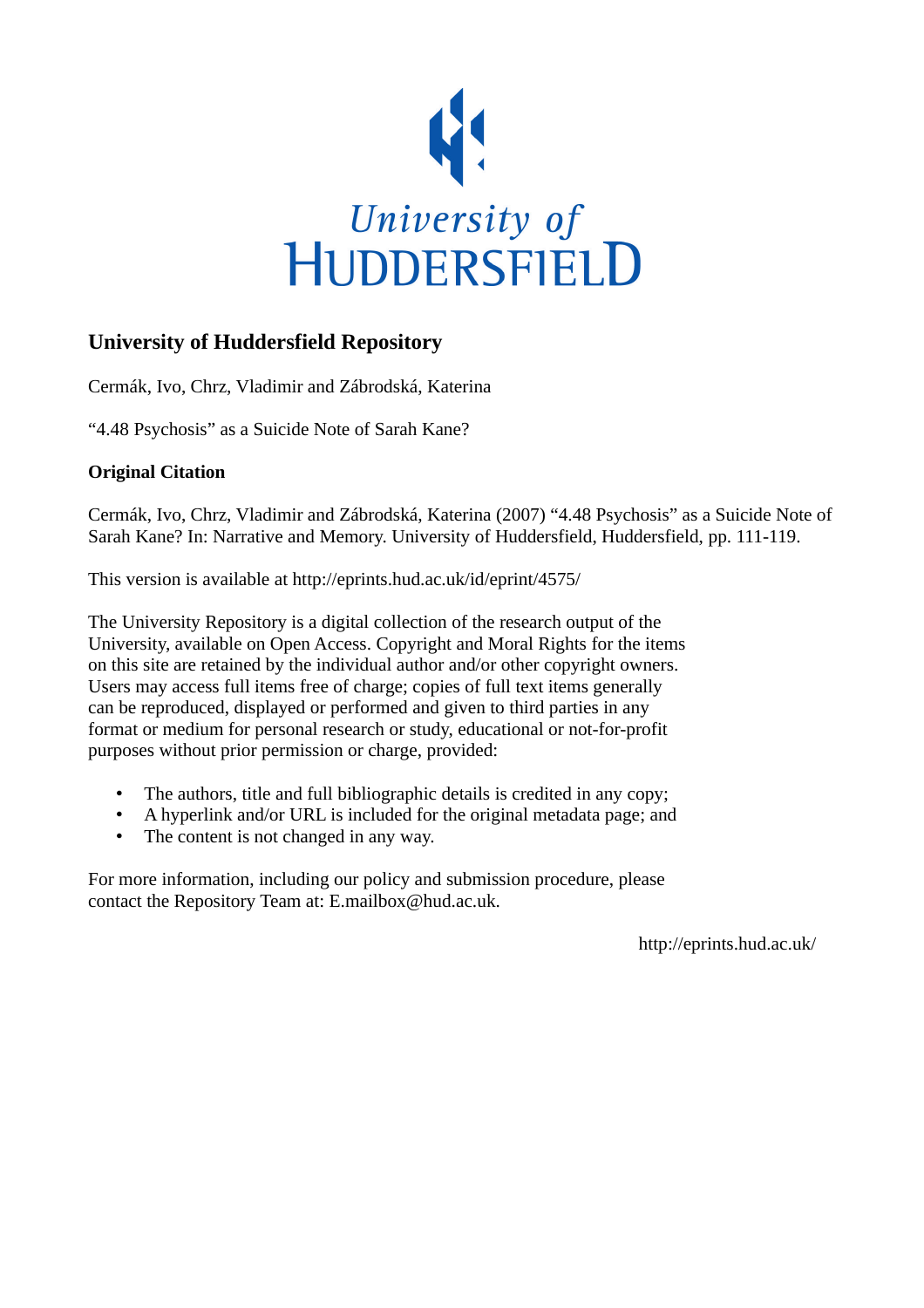# 12 "4.48 Psychosis" as a Suicide Note of Sarah Kane? IVO ČERMÁK, VLADIMÍR CHRZ, KATEŘINA ZÁBRODSKÁ

## **Introduction**

Sarah Kane, the author of several so-called 'cool' dramas, committed suicide. She was 28 years old. It is always a tragedy when a young person dies in this way, but we can say that artists often react more sensitively, and sometimes much too sensitively, to the harsh world that surrounds them, a world which is the inspiration for their work, and which sometimes overwhelms them.<sup>1</sup>

 In our paper we strived to respond to the question, what might have hastened the suicidal process of Sarah Kane. We focused on her last play, "4.48 Psychosis," which seems to provide the key answer to the question included in the title. $2$ 

 I (Ivo) had previously interpreted Psychosis 4.48 in a paper published in Czech, and later I asked Vladimír and Kateřina (Kate) to interpret the play as well. Thus we have three perspectives, from which we can develop an understanding of the suicide of Sarah Kane.

 The space for interpretation is limited in this paper so we elaborated two perspectives – "regressive" and "genre" ones – more thoroughly. Kate's poststructuralistic view is not presented here in detail, but there are many similarities between her interpretation and those presented in this paper.

## **The Life Story of Sarah Kane**

l

Her autobiographical details have so far not been made available by her relatives for understandable reasons. The biographical notes of friends and colleagues and the interviews, which she gave to the media, are much too fragmentary and cannot provide a reliable source for reconstructing the relationship between the events of Sarah's life and her suicide. We know

<sup>2</sup> After premiere of 4.48 Psychosis, Sarah Kane relatives declared officially that the play is not a suicide note.



<sup>1</sup> There are some findings on higher risk of suicide among artists in comparison with the statistical expectation (Jamison, 1993). Other studies refer to consistent frequency of depression and self-destruction themes in life of creative women (Piirto, 1998).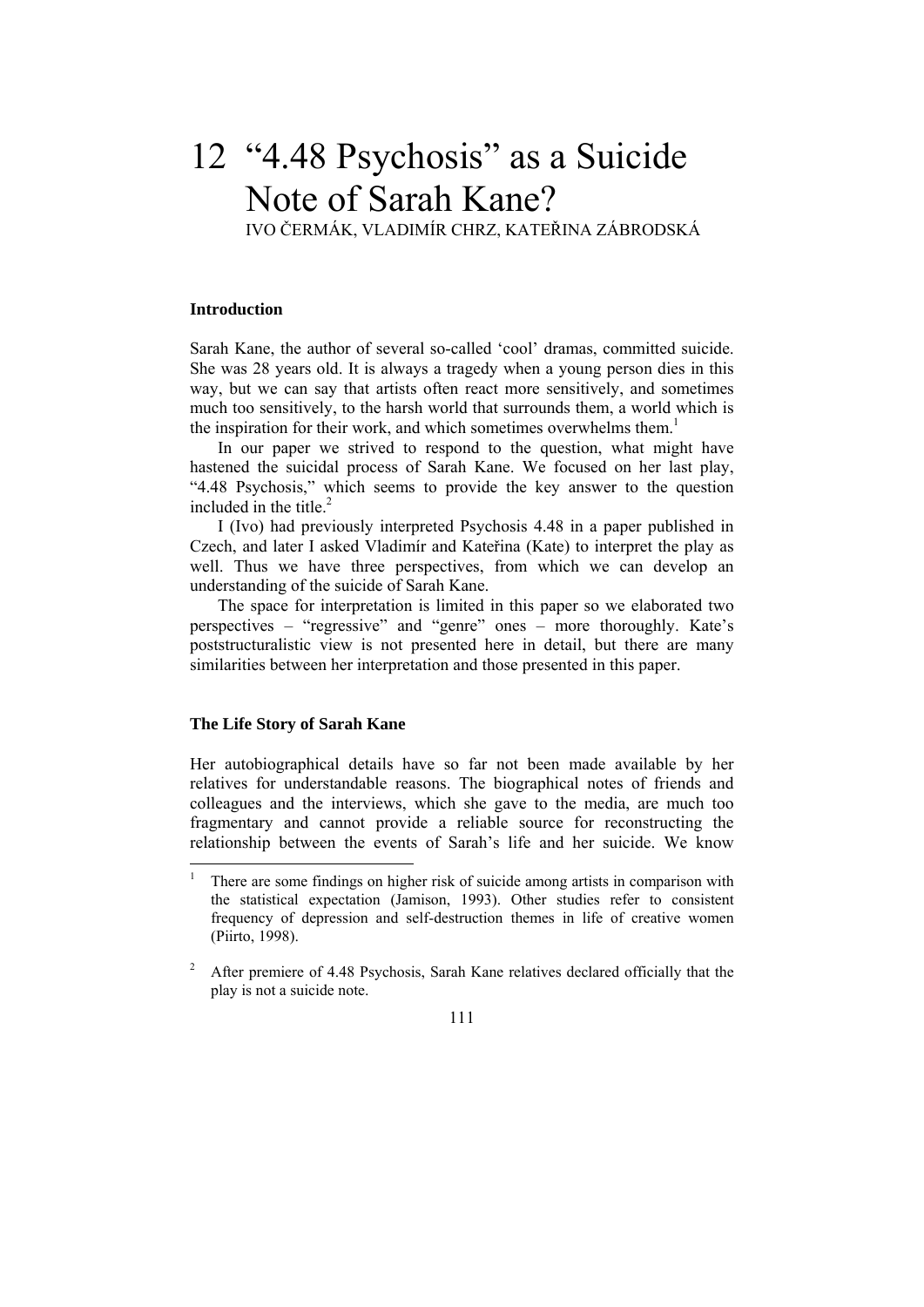almost nothing about Sarah Kane's parents. We do not know anything about the nature of the relationships within her immediate family. Was her family a source of security to which she could return in her memories when she fought her depressions? Or was it a source by painful traumas which she was unable to cope with even with professional help?

 $\mathcal{L} = \{ \mathcal{L} \mathcal{L} \mathcal{L} \mathcal{L} \mathcal{L} \mathcal{L} \mathcal{L} \mathcal{L} \mathcal{L} \mathcal{L} \mathcal{L} \mathcal{L} \mathcal{L} \mathcal{L} \mathcal{L} \mathcal{L} \mathcal{L} \mathcal{L} \mathcal{L} \mathcal{L} \mathcal{L} \mathcal{L} \mathcal{L} \mathcal{L} \mathcal{L} \mathcal{L} \mathcal{L} \mathcal{L} \mathcal{L} \mathcal{L} \mathcal{L} \mathcal{L} \mathcal{L} \mathcal{L} \mathcal{L} \$ 

#### **The Style of Sarah Kane's Plays**

Sarah Kane's plays contain shocking scenes of bizarre violence and sex (as for example in the play, "Blasted"), which are in reality metaphors which, when staged, can act as neologisms and which evoke repulsion on the part of some critics and the public. The sparse dialogues of Beckettian style portray the characteristic atmosphere of depression and ruin at the end of the century. But these signs do not disguise the poetic construction of her plays – it is apparent that Sarah had to research various layers of themes in confronting her own experiences and emotions. The meaning of her emotional, introspective, but also abstract poetic style is to express not only an original theme, but also to capture those aspects which express her inner-most personal attitude. Artists themselves admit that the therapeutic effect of an expressive style and of poetry is debatable. Often they are only a means of unmasking psychic pathology. It is a *vicious circle* – self-reflection is transformed into a poem or other form with poetic, expressive properties, and instead of finding release, one's depression deepens. In other words, if depression is present, then creating poetry or plays does not bring about catharsis, but only deeper depression. It would seem that in a sense this hypothesis is also applicable to the plays of Sarah Kane, something that is apparent especially in her play "4.48 Psychosis."

## **Style of 4.48 Psychosis**

The play is a confusion of fragments, ie. different voices of the self. The play is not itemized into evidently defined characters, in other words it is not clear who is talking. The play has no apparent dialogues of dramatic personages, the play rather offers an impression of views and the voices gallop. The movement is fragmentary, similar to rotation in a carousel; certain sentences appear again and again in a form of a refrain. If we want to give a true picture of the play configuration through the category of chronotope, then the crucial place would be a *lunatic asylum*, and the crucial moment would be *4.48 hours*, and the crucial movement would be a *rotating carousel.* Which means that after each turn there is one permanently repeating daybreak at 4.48. The play was written for the stage, but the text is very unusual in this sense – it is full of lyrics, inward visionary images and there is almost no plot or explicit story behind.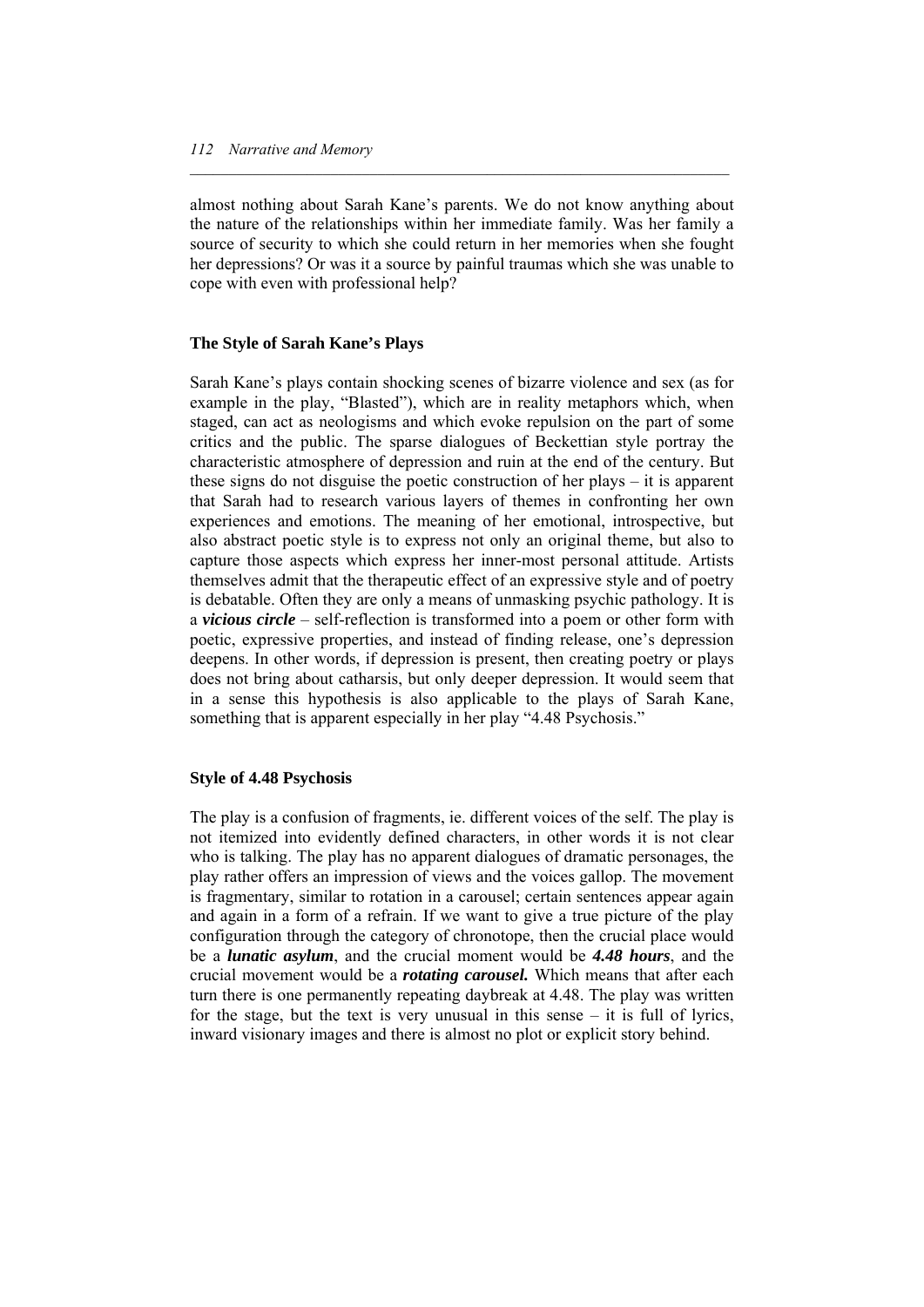## **Regression in the Service of the Ego and Against the Ego**

Art can be superficially understood as impersonal and controlled, but for the most part it is the result of painful and regressive creative processes. What must an artist undergo – and what did Sarah Kane undergo – so that from the ill, chaotic, disintegrative, threatening, and traumatizing psychic realities, he/she might create an aesthetically form that communicates. And what risks does she run in doing so? She must find the courage to regress, or to put it more precisely, to regress in the service of the ego. Sometimes this can happen intentionally, but for the most part regression is understood by artists themselves as a phenomenon that appears suddenly which overwhelms thought. The feelings of regression are described as a kind of instability and fragility which take place together with a loosening of the connections between thoughts. This kind of state allows the artist to reach the contents of her unconscious and attach them to very original forms. But the artist taking this road is threatened with psychic disintegration since the boundaries between experiencing one's self, one's identity, and outer and inner reality are so fuzzy and inter-penetrating that the emergence of new experiential reality of unpredictable contents and structures are not only inevitable, but for many of them uncontrollable.

 $\mathcal{L} = \{ \mathcal{L} \mathcal{L} \mathcal{L} \mathcal{L} \mathcal{L} \mathcal{L} \mathcal{L} \mathcal{L} \mathcal{L} \mathcal{L} \mathcal{L} \mathcal{L} \mathcal{L} \mathcal{L} \mathcal{L} \mathcal{L} \mathcal{L} \mathcal{L} \mathcal{L} \mathcal{L} \mathcal{L} \mathcal{L} \mathcal{L} \mathcal{L} \mathcal{L} \mathcal{L} \mathcal{L} \mathcal{L} \mathcal{L} \mathcal{L} \mathcal{L} \mathcal{L} \mathcal{L} \mathcal{L} \mathcal{L} \$ 

 Regression is in this way a hybrid containing the potential both for the reorganization and integration of creative but normally inaccessible sources in the psyche, and for psychological deterioration (Kris, 2000/1952; Knafo, 2002).

## **Regression and Depression in "4.48 Psychosis"3**

l

The heroine of the play, "4.48 Psychosis" leaves no doubts about what kind of depression she suffers from; *"depression is anger …"* Anger and fury are exceptionally powerful emotions which, under some circumstances, can add strength to one's actions. With Sarah Kane, it takes the form of depression, which keeps getting deeper and finally paralyzes all action – aesthetic or artistic.

 In this state of regression, it is almost impossible for her to maintain a critical distance from the imagery connected with depression. In other words, her depression contaminates the creative process. She cannot work herself out of this trap and progressively loses the ability to use the experience, not only in

<sup>3</sup> All quotes comes from S. Kane's play "4.48 Psychosis" included in the edition of Complete Plays (Sarah Kane, 2001).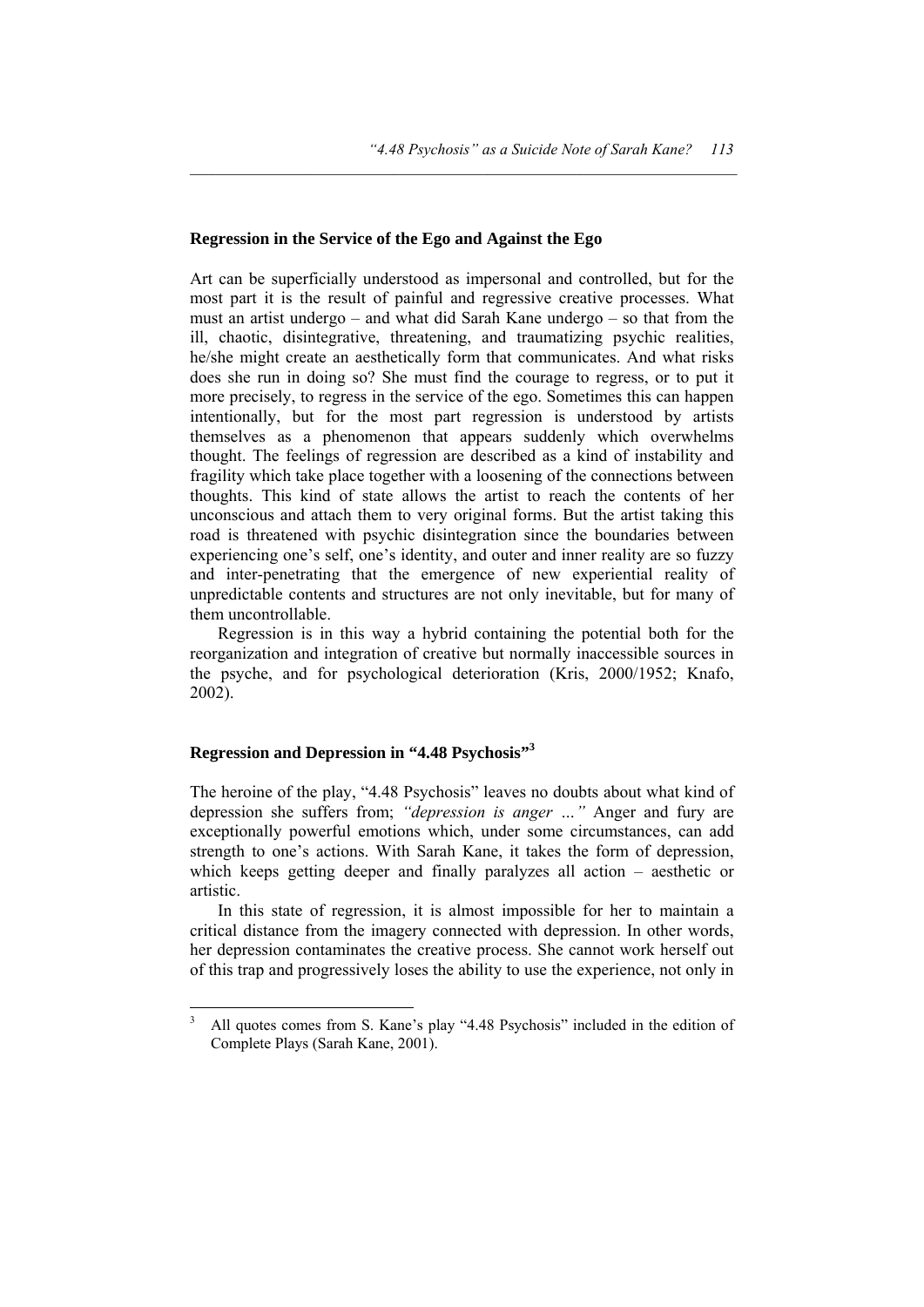## *Narrative and Memory 114*

artistic creation but above all, in her attempts to create a harmony lost or unknown in her childhood. The depression, anger, and despair pull her down further and impair the boundaries of her ego, which she does not succeed in reestablishing: "*I will drown in my dysphoria/ in the cold black pond of my self/ the pit of my immaterial mind."* She is too deep, and her desperate voice is heard only when not only are her legs tired "*…my legs are empty/ Nothing to say/ And this is the rhythm of madness,"* but also her whole body and thought: *"DON'T LET THIS KILL ME,/THIS WILL KILL ME AND CRUSH ME AND/ SEND ME TO HELL…I beg you to save me from this madness that eats me/ a sub-intentional death…. I thought that I should never speak again/ but now I know that there is something blacker than desire/ perhaps it will save me/ perhaps it will kill me."* But it is now too late for a compassionate listening and understanding. Sarah is horrified by the state she has found herself in. The personage in the play "4.48 Psychosis" understands its seriousness and describes it with clinical precision: "*… and now I am so afraid/ I'm seeing things/ I'm hearing things/ I don't know who I am/ tongue out/ thought stalled/ the piecemeal crumple of my mind…"* or "*Sanity is found at the centre of convulsion, where madness/ is scorched from bisected soul."* At other times it poses questions from which it is apparent that the psychotic symptoms imprison her and keep her from self-knowledge: "*Do you think it's possible for a person to be born in the/ wrong body?"* Psychic illness, in its extreme forms, rather make work impossible because the creative act requires coherent thinking, concentrated attention, and critical detachment, and the ability to act with creative skill. So it is likely that Sarah Kane suffered from a severe psychotic depression which was so intolerable that she could not go on. Perhaps she was afraid that she would not write anything anymore. The play "4.48 Psychosis" is brilliantly written, perhaps peculiar, but not psychotically shattered. It is the expression of a deepening depression, but it is also above all the sign of how the creative, regressive process in connection with depression stops serving the ego and fatally turns against herself.<sup>4</sup>

 $\mathcal{L} = \{ \mathcal{L} \mathcal{L} \mathcal{L} \mathcal{L} \mathcal{L} \mathcal{L} \mathcal{L} \mathcal{L} \mathcal{L} \mathcal{L} \mathcal{L} \mathcal{L} \mathcal{L} \mathcal{L} \mathcal{L} \mathcal{L} \mathcal{L} \mathcal{L} \mathcal{L} \mathcal{L} \mathcal{L} \mathcal{L} \mathcal{L} \mathcal{L} \mathcal{L} \mathcal{L} \mathcal{L} \mathcal{L} \mathcal{L} \mathcal{L} \mathcal{L} \mathcal{L} \mathcal{L} \mathcal{L} \mathcal{L} \$ 

 "4.48 Psychosis" can be read as a poem. It is also a stock-taking play. The character with autobiographical traits cannot act straightforwardly, fights a passionate and cruel battle with herself, balances the boundary between a dream-like, hypnotic world and reality. Progressively she feels how she can no longer depend on the formal mechanisms of cognition, and how it is impossible to maintain the boundary between contents and its expression: "*…the defining* 

 $\frac{1}{4}$  Somebody could raise a question, how it is possible, that the play is yet written without "psychotic" traits but still express' a deep depression. In fact, Sarah could not create play in her depression phase but we can suppose that she had a similar experience depicted in Psychosis 4.48 behind herself. Moreover she found a support also in the professional sources which she had read during the process of play creation (Saunders, 2002).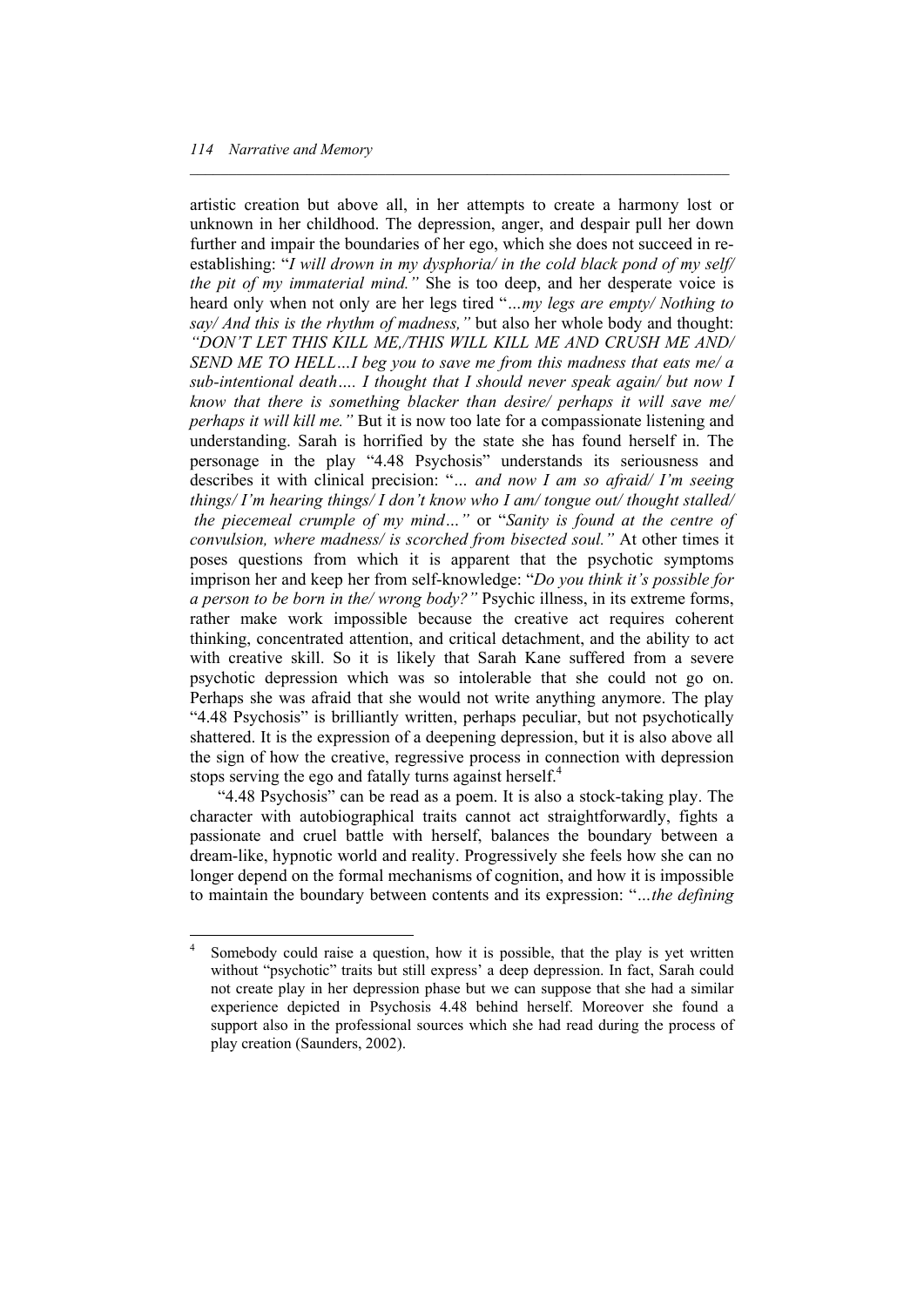*feature of metaphor is that it's real/ How can I return to form/ now my formal thought has gone?"* 

 $\mathcal{L} = \{ \mathcal{L} \mathcal{L} \mathcal{L} \mathcal{L} \mathcal{L} \mathcal{L} \mathcal{L} \mathcal{L} \mathcal{L} \mathcal{L} \mathcal{L} \mathcal{L} \mathcal{L} \mathcal{L} \mathcal{L} \mathcal{L} \mathcal{L} \mathcal{L} \mathcal{L} \mathcal{L} \mathcal{L} \mathcal{L} \mathcal{L} \mathcal{L} \mathcal{L} \mathcal{L} \mathcal{L} \mathcal{L} \mathcal{L} \mathcal{L} \mathcal{L} \mathcal{L} \mathcal{L} \mathcal{L} \mathcal{L} \$ 

 In the process of creating, which Sarah Kane herself calls an experiential theatre, she opened the encased dangerous sources in her personality and unleashed the irreversible process toward suicide: "*I have become so depressed by the fact of my mortality that I/ have decided to commit suicide./ Despair propels me to suicide/ Anguish for which doctors can find no cure…"* She no longer was able to breathe life into the objects of her creation, the creative act no longer had the power to transform her, and her identification with it was sterile: "*At 4.48/ when sanity visits/ for one hour and twelve minutes I am in my right mind./ When it has passed I shall be gone again,/ a fragmented puppet, a grotesque fool./ Now I am here I can see myself/ but when I am charmed by vile delusion of happiness,/ the foul magic of this engine sorcery,/ I cannot touch my essential self.* 

## **Genre Interpretation**

We have already defined genres as culturally shared kinds of experience interpretation (or representation) (Čermák, Chrz, 2005; Chrz, Čermák, 2005). If we take the concept of genres into consideration, we can identify the two tendencies – lyrical and ironic tendencies in the text of the play.

The play – mainly with its specific final – can be seen as a brief linkage between the lyrics and the drama – between the *internalizing and externalizing motion* in other words. According to Frye (1957) the leading principle of the drama is a "theatrical acting out" or the externality, while the principle of lyrics lies in the inwardness. From its beginning to an end, the play can be read as a conflict between the inwardness and the alienating externality that is represented in various forms.

## *Illustration of Lyric Tendency*

The crucial quotation of the first lyrical visionary passage is: *"I had a night in which everything was revealed to me. How can I speak again?"* The message in this quotation refers to a hint about "*(A long silence.)"* mentioned in an introductory dialogue of the play, that is not yet communicable as an internal insight in this dialogue. Also other image referring to "*The broken hermaphrodite who trusted hermself alone"* can be seen as a symbol of somehow internal self-reliance, desire to stay in the internal world: *"and begs never to wake from the nightmare."* The need to keep and stay in this world is expressed here: *"remember the light and believe the light … don't let me forget".*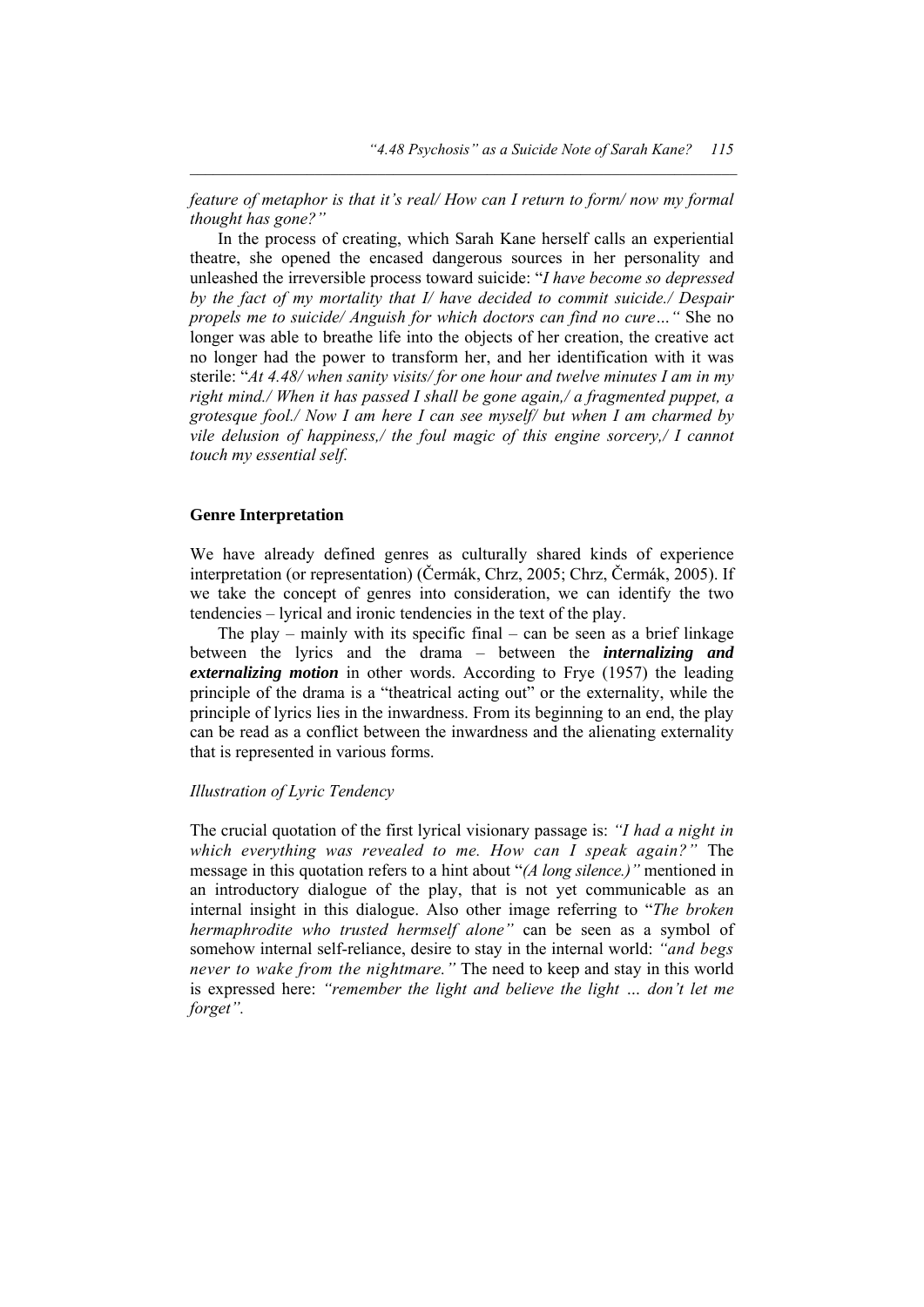Very positively, the "internal truth" is laid against "alienating external reality" in the introductory parts of the play. An internal pain is placed against an external anonymous look of a doctor as we can see in this quote: "*smooth psychiatric voice/ of reason which tells me there is an objective reality in/ which my body and mind are one.* 

 $\mathcal{L} = \{ \mathcal{L} \mathcal{L} \mathcal{L} \mathcal{L} \mathcal{L} \mathcal{L} \mathcal{L} \mathcal{L} \mathcal{L} \mathcal{L} \mathcal{L} \mathcal{L} \mathcal{L} \mathcal{L} \mathcal{L} \mathcal{L} \mathcal{L} \mathcal{L} \mathcal{L} \mathcal{L} \mathcal{L} \mathcal{L} \mathcal{L} \mathcal{L} \mathcal{L} \mathcal{L} \mathcal{L} \mathcal{L} \mathcal{L} \mathcal{L} \mathcal{L} \mathcal{L} \mathcal{L} \mathcal{L} \mathcal{L} \$ 

 *"Smooth psychiatric voice"* as well as *"an objective reality"* are presented at the side of externality. This externality calls into question and invalidates the internal truth, that is also the "truth of the metaphor": doctor: *"That's a metaphor, not reality".* Patient: *"the defining feature of a metaphor is that it's real".* Questioning external voices of "reason" or "objective reality" provoke again and again reactions of "long silence". In the first part of the play the lyricism can thus be perceived as something positive that needs to be protected from the alienating external world. However, from the beginning, this lyricism, mainly the "most lyrical moment" that comes at 4.48, is perceived ambiguously also as a moment of a despair and suicide. This very moment is understood here as a moment of a complete incompatibility of the internal and external, the inability to externalize the internal: *"After 4.48 I shall not speak again".* In the course of the play the meaning of the world of internal visions or "internal truth" or "lyrical dimension of an existence" is changing radically. While in the first part of the play the world of the internal visions is seen as some "asylum", refuge or defense against the alienating external world, the very same internal world becomes the source of a destruction at the end. What served first as an asylum in which the Self is hidden from the *tyranny of the reason* or the **t***yranny of the reality* becomes tyranny itself - *the tyranny of the madness*. This way the interior as a counterpart of the alienating externality is unmasked and deconstructed as something that in fact belongs to the same *tyranny.* The term "*unmasking*" leads us to the second motion or a second genre, the genre of irony.

#### *Ironic Tendency*

The term unmasking is an expression of the second movement and of the second genre, which is an irony. In accordance with Frye's ideas, we can label the ironic movement as an antiromantic. While in the context of romance, the life is represented as the overcoming of the limited, the edifying of the earthbounded or the following the vision or the ideal, irony can be understood as degrading and unmasking, as the perspective where the life is shaped by disillusion, skepticism, and resignation. By understanding the tendency of the play as ironic we can grasp the play as a whole, mainly with respect to its ambiguous ending.

We can perceive the irony also as an "inverting of the inverted" (Frye, 1957) and in within this perspective also a reevaluation of the relation between "sanity" and "insanity", between the truth socially constructed and the truth of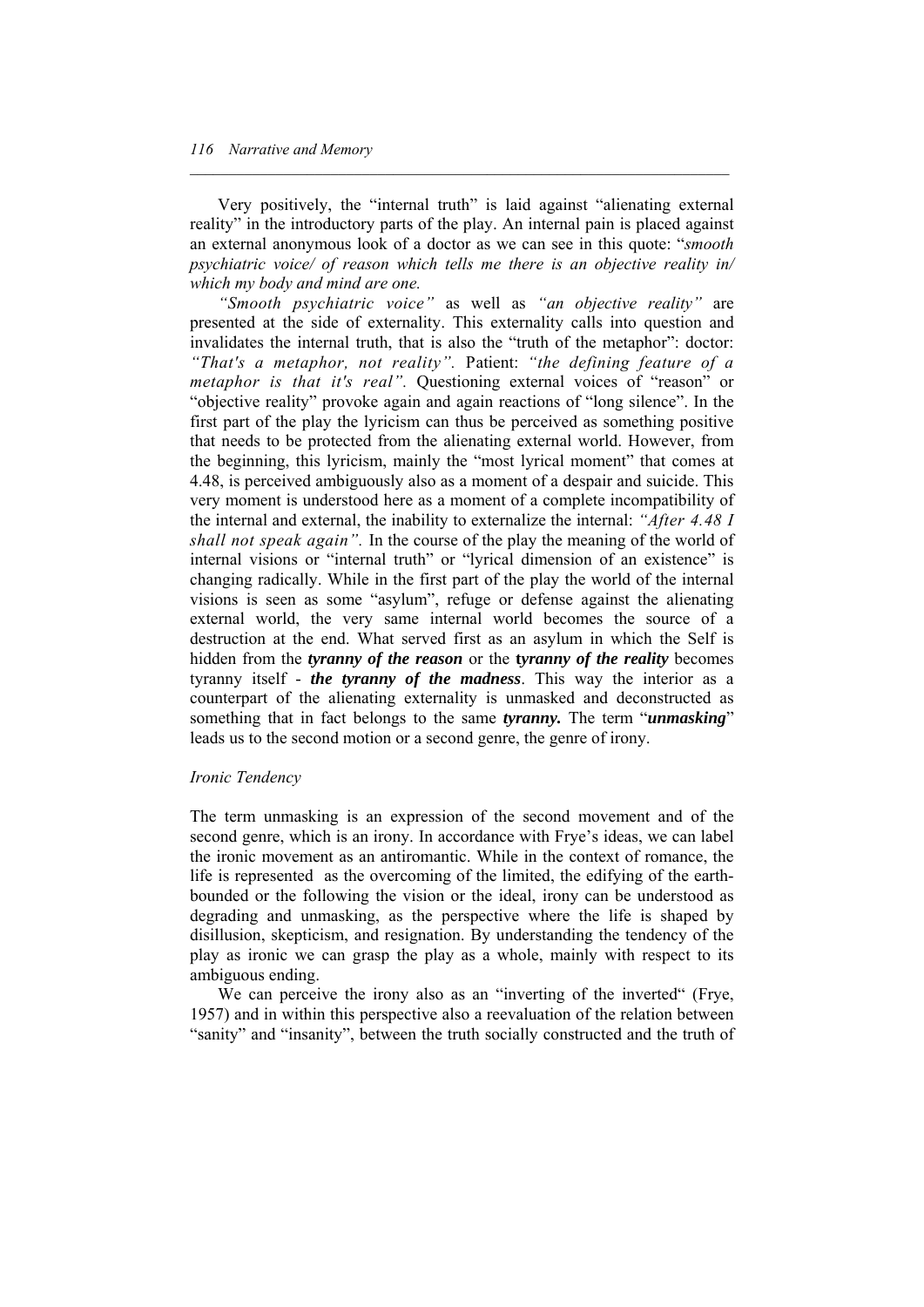internal visions belong to the logics of the ironic motion. At the same time we can perceive this phenomenon as a certain "romanticizing of the madness", that can be seen as the opposite to the ironic motion. Thus we can perceive the "inverting" motion in the course of the play as complicated and manifold.

 $\mathcal{L} = \{ \mathcal{L} \mathcal{L} \mathcal{L} \mathcal{L} \mathcal{L} \mathcal{L} \mathcal{L} \mathcal{L} \mathcal{L} \mathcal{L} \mathcal{L} \mathcal{L} \mathcal{L} \mathcal{L} \mathcal{L} \mathcal{L} \mathcal{L} \mathcal{L} \mathcal{L} \mathcal{L} \mathcal{L} \mathcal{L} \mathcal{L} \mathcal{L} \mathcal{L} \mathcal{L} \mathcal{L} \mathcal{L} \mathcal{L} \mathcal{L} \mathcal{L} \mathcal{L} \mathcal{L} \mathcal{L} \mathcal{L} \$ 

 The ironic code is given to the last "period", "the final full stop" coming in the time of daybreak and epiphany: "*the happy hour/ when clarity visits/ warm darkness/ which soaks my eyes".* You can hardly see these passages in another way than as irony. Similarly, the next passage reveals an ironic approval of the voice of the doctor that had been opposed to in the previous passages of the play: "*I know no sin/ this is the sickness of becoming great/ this vital need for which I would die/ to be loved".* 

 The ending of the play could be called "the victory of the externality". The ending is "the final full stop" during which the need for external confirmation is re-voiced over and over: *Validate me/ Witness me/ See me/ Love me"/.* It is also her *"final submission"* and her *"final defeat"* that can be understood as an "ironic revelation" of the ultimate essence of the subject in a "submission", in emptiness that is being filled by external confirmation. Also the following sentence: "*I think that you think of me/ the way I'd have you think of me"/*  belongs to the ironic code. Here, it is shown, that confirming externality is not externality seen as a counterpart, as meeting up with the genuine "Other", but only as a narcissist illusion.

 Words of the heroine: "…*watch me vanish/ watch me/ vanish/ watch me/ watch me/ watch"/* that are repeated at the end are closing this ironic motion. The subject is revealed in its emptiness that needs to be filled in from the outside. Nevertheless this subject can only be confirmed at the moment that it is vanishing. In the frame of the ironic motion also the "last but one" message of the play can be seen: "*It is myself I have never met, whose face is pasted on the underside of my mind."* 

 The play might resonate as an "ironic travel to the soul" instead of the one that is traditionally "romantic". The statement about the genuine Self hidden at the other side of the soul might sound romantic, if only it did not exist in the context of this ironic motion. Here, the soul is made visible and filtered through the irony at the moment when the unmasked deconstructed subject is vanishing.

 The ultimate, deep, "dead point of the irony" (Frye, 1957) is thus the moment of the visionary revelation. This way also last words of the play can be read: *"please open the curtains."* 

 What revelation does the author speak about? Not only the unmasking, deconstruction of the alienating externality, but internality as well – the whole way of establishing a subject with its borders that define the inside and the outside. The subject means emptiness and its internal world is the same "entrapment" and "tyranny" as is the external world. We cannot run away from the external world and hide in the internal one and the other way around. In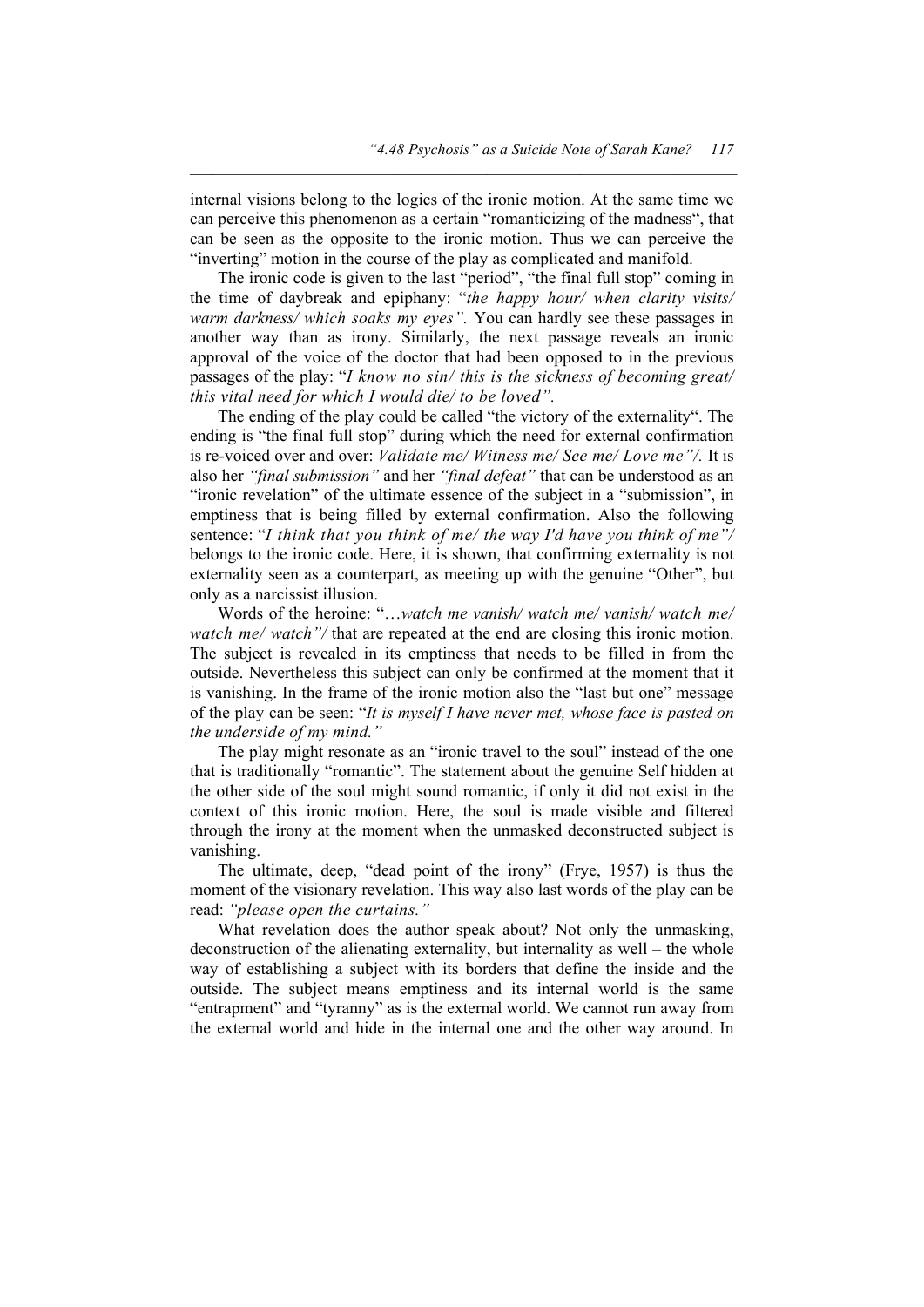this sense, the play of Sarah Kane is "desperate", the subject has no other possibility than to "vanish". Maybe we might still see through this vanishing – "the death of a subject" or "the death of the author" something else. To do so, we would need the curtain to open.

 $\mathcal{L} = \{ \mathcal{L} \mathcal{L} \mathcal{L} \mathcal{L} \mathcal{L} \mathcal{L} \mathcal{L} \mathcal{L} \mathcal{L} \mathcal{L} \mathcal{L} \mathcal{L} \mathcal{L} \mathcal{L} \mathcal{L} \mathcal{L} \mathcal{L} \mathcal{L} \mathcal{L} \mathcal{L} \mathcal{L} \mathcal{L} \mathcal{L} \mathcal{L} \mathcal{L} \mathcal{L} \mathcal{L} \mathcal{L} \mathcal{L} \mathcal{L} \mathcal{L} \mathcal{L} \mathcal{L} \mathcal{L} \mathcal{L} \$ 

## **Conclusion**

I can conclude that my (Ivo) reading of the Sarah Kane's play is about her trial to cope with depression by means of expressive and poetic style, Kate can be interpreted as a "subversive" imaginative language which was a means of breaking Sarah free from the symbolic order dictatorship and from the mode which subjectivity is constituted by this order. Vladimír is trying to understand these issues by means of lyrical tendency (movement) and its contexts. At the moment when there is no way how to come back because the regression started to work against the ego, there Kate reads emptiness without any relationships in the text of play, and there Vladimír has been trying to grasp Sarah's movement to her suicide by the concept of the ironic tendency.

 Sarah Kane's friends believe that what kept her in depression was "the hopeless perspective of human existence" (Saunders, 2002). Unsuccessfully, she looked for a solution in life and in art. Her depression was also existentially anchored in hopelessly cruel world. Sarah finally saw the creative process as destructive as well. It is possible to think that she found meaning in death, and that therefore even suicide appeared to her as a meaningful exit from the vicious circle.

 Our alternative reading of the text Psychosis 4.48 has provided us with an understanding of Sarah Kane's motives for her suicide. That is why we can conceive of it as a suicide note. However, her play is also much more than that, and it is also clear that it was not written primarily as a suicide note.

#### **References**

Frye, N. (1957) *Anatomy of Criticism,* Princeton, Princeton University Press.

- Chrz, V. (2005) Konfigurace zkušenosti: figury a zápletky které žijeme (Configuration of Experience: Figures and Plots We Live By), in M. Miovský, I. Čermák, V. Chrz (eds.) *Kvalitativní přístup a metody ve vědách o člověku IV (Qualitative Apoproach and Methods in Human Sciences IV),* Olomouc, Vydavatelství Univerzity Palackého, 129-140.
- Chrz, V., Čermák, I. (2005) Žánry příběhů, které žijeme (Genres of Stories We Live By), *Československá psychologie (Czechoslovak Psychology)*, 49 (6), 481-495.
- Jamison, K.R. (1993) *Touched With Fire,* New York, Free Press.